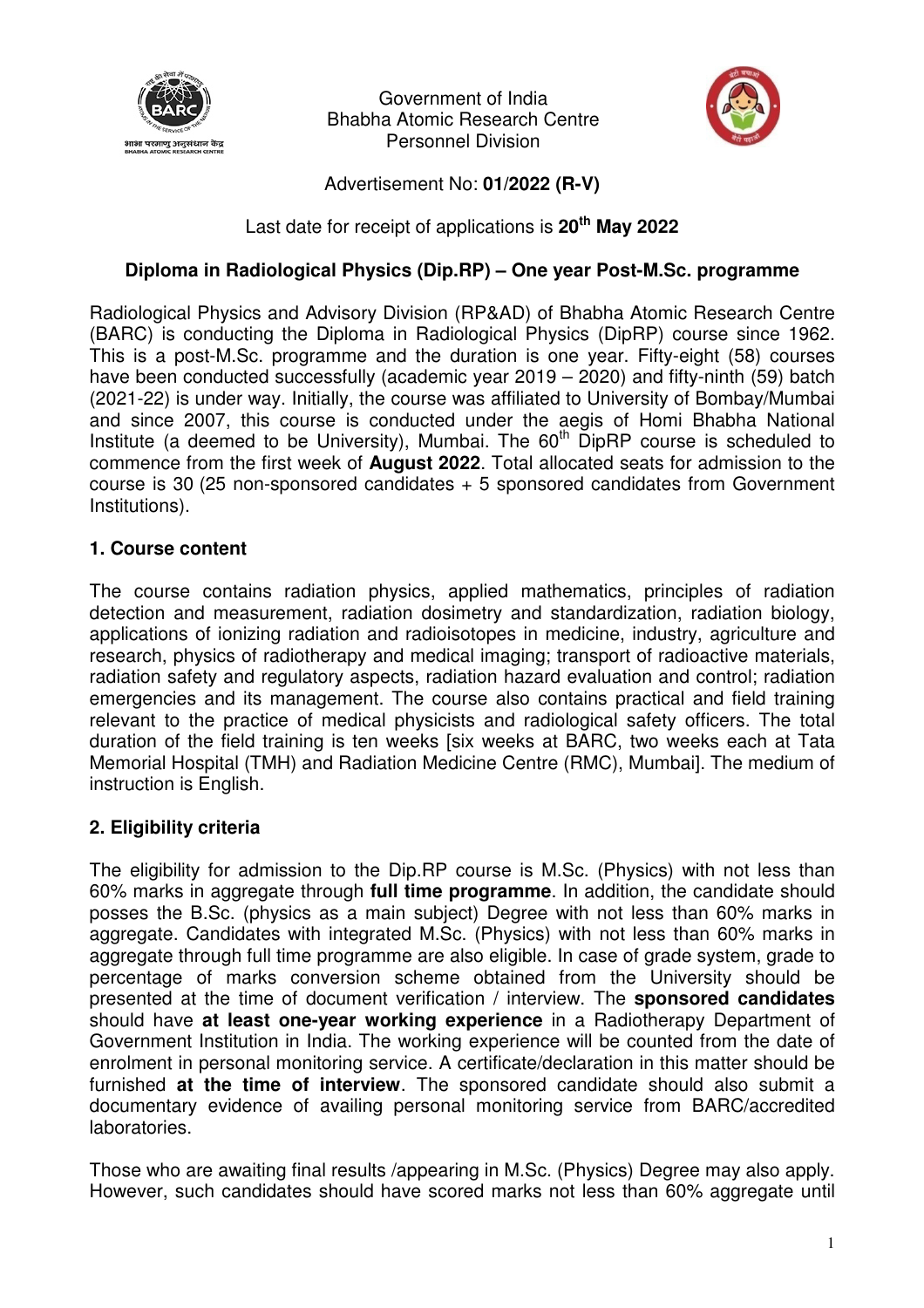the previous year. If awaiting final results/ appearing candidates are selected for admission to Dip.RP course, they should submit their M.Sc. Degree and mark sheet by **30th October 2022** failing which their candidature will be terminated. In case the appearing candidates admitted to the course do not secure 60% marks in aggregate in the M.Sc. (Physics) examination, their candidature will be terminated.

### **Please note:-**

In case M.Sc. candidates are awaiting final results/appearing, correct option of "Pursuing M.Sc." should be selected from the 'Name of Examination' Drop-down box with duration mentioned as "1" year. Those who have completed M.Sc. may select "M.Sc." from the 'Name of Examination' Drop-down box with duration mentioned as "2" years. In the same line candidate should select appropriate option of Integrated M.Sc / pursuing integrated M.Sc with duration as applicable.

## **3. Age limit**

The upper age limit as **on 1st August 2022**:

- a) General Category 26 years
- b) OBC 29 years
- c) SC/ST 31 years
- d) Dependents of those who died in the riots of 1984 (Dep 1984) 31 years
- e) Persons domiciled in Kashmir Division of Jammu and Kashmir State from 01/01/1980
- to 31/12/1989 (Dom Kashmir) 31 years
- f) Physically challenged candidates Age relaxation by up to 10 years (The candidates with physical disabilities limited to the lower extremities, but permitting to stand, move and physically able to carry out the course work will only be considered)
- g) For the sponsored candidates of all categories the upper age limit as on **1 st August 2022** is 40 years.

## **4**. **Selection procedure**

Selection of non-sponsored candidates is based on Written Test followed by an interview. Please note that written test is meant for screening the candidates only and the final selection to the course is solely based on performance in the interview. Tentative date of written test & interview is given below:

(a) **Written Test for Screening**: The written test will be held at **11:00 hrs.** on **26/06/2022 (Sunday) at Anushaktinagar, Mumbai – 400 094.** Admit Card will be generated on or before **12/06/2022**, Candidates are required to print Admit Card using their own login details. The candidates will **not be permitted** to appear without admit card in the written test. The result of written test will be declared on the same day at the venue of the test by 17.00 hrs. The written test (1.5 hours duration) will be based on Multiple Choice Questions with negative marking for incorrect answers.

## (b) **Selection Interview:**

- I. Candidates short listed through written test will be interviewed for selection during **27/06/2022 (Monday) to 29/06/2022 (Wednesday)** commencing from **10:00 hrs.** onwards at **Anushaktinagar, Mumbai – 400 094**.
- II. Selection of **Sponsored Candidates** is through interview only and hence eligible sponsored candidates will be called for the interview**.**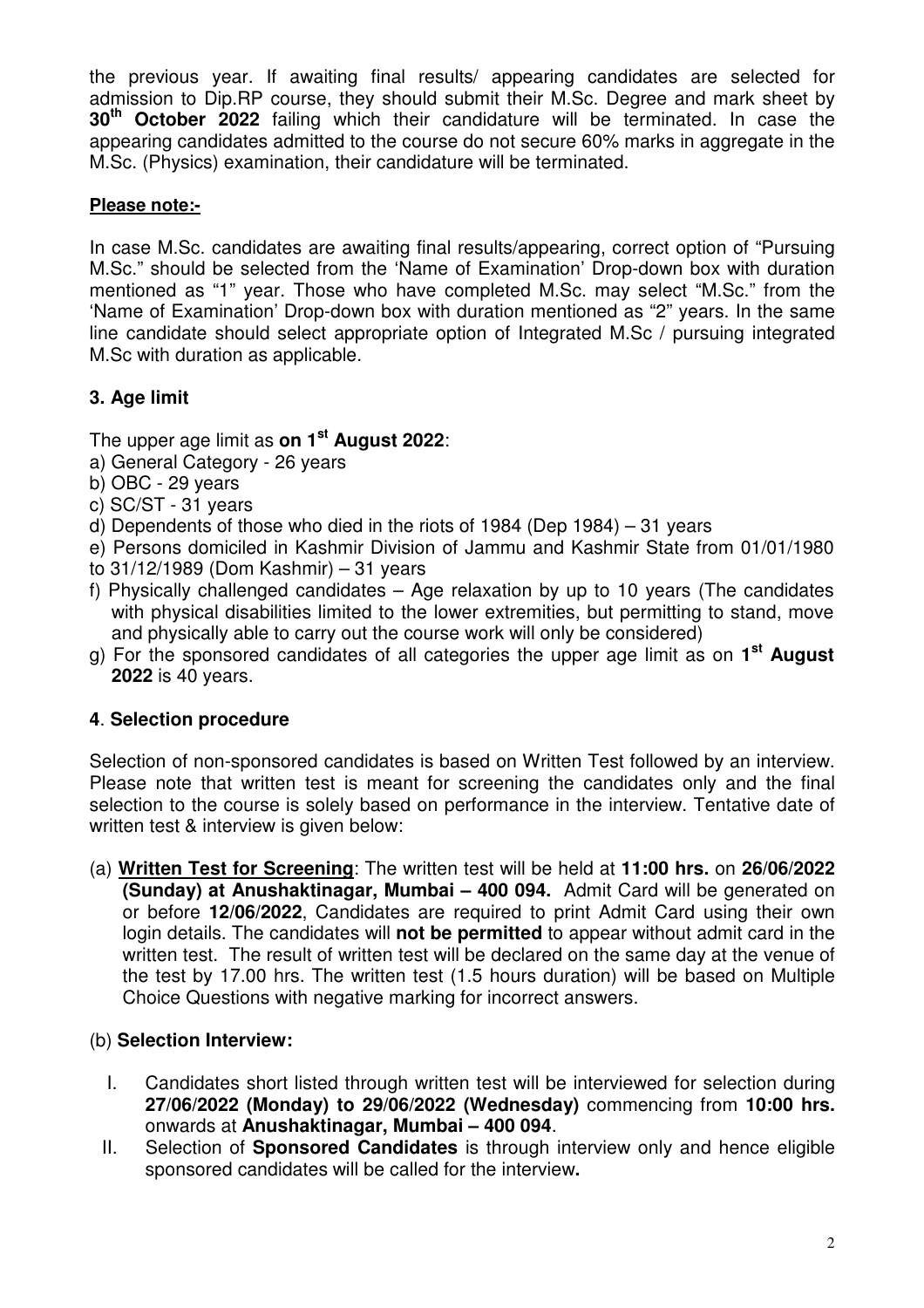(c) The selected candidates will be admitted to the course only after they are declared medically fit by the BARC hospital, Mumbai.

### **5. Travelling allowance (TA) and stay**

The candidates called for the written test are eligible for TA (round trip **sleeper class** railway fare). Round trip defines travel from his/her place of residence to Mumbai and back by the shortest route. The candidates need to produce the original railway tickets while claiming TA. However, sponsored candidates and the candidates from Mumbai and its suburban regions are not eligible for TA. The candidates are required to make their own arrangements for stay in Mumbai at least for three days, as the candidates screened through written test will be interviewed on the subsequent days of the written test.

### **6. Stipend**

On admission to the course, each non-sponsored candidate is eligible to receive a stipend of **₹25,000/-** (Rupees twenty-five thousand only) per month for a period of one year. The sponsored candidates are not eligible for the stipend.

### **7. Accommodation**

All the candidates admitted to the Course will be provided hostel accommodation at Anushaktinagar, Mumbai for one year. The charges as applicable towards this accommodation should be borne by the candidates. The current accommodation charge is about **₹634/- per month** for Non-sponsored candidates and **₹50/- per day** for Sponsored candidates, which is subject to change.

### **8. Admission fee**

The candidates should pay an admission fee of ₹6,000/- (Rupees Six thousand only) at the time of admission. The fee should be paid through ECS to Accounts Officer, HBNI, Mumbai.

## **9. Bond**

Non-sponsored candidates are required to execute a bond at the time of admission for continuing in the DipRP course for the full one-year period. In case, the candidate desires to discontinue the course, he/she needs to refund the entire amount of the stipend received along with interest, as applicable.

### **10. Award of certificate and employment opportunities**

On successful completion of the DipRP Course, the candidates will be awarded Post M. Sc. Diploma in Radiological Physics by HBNI. However, as per the requirement of Atomic Energy Regulatory Board (AERB) to qualify as Medical Physicist to serve in radiotherapy centres, the candidates are required to complete one-year medical physics internship at AERB recognised radiotherapy centre on successful completion of the DipRP Course. Please note that BARC does not provide stipend during the one-year internship. However, radiotherapy centres that offer internship programme may provide the stipend to the candidate. On successful completion of the internship programme, the candidates are eligible to participate in the Radiological Safety Officer-Medical (RSO-Medical) Certification Examination, which is conducted by RP&AD, BARC. On successful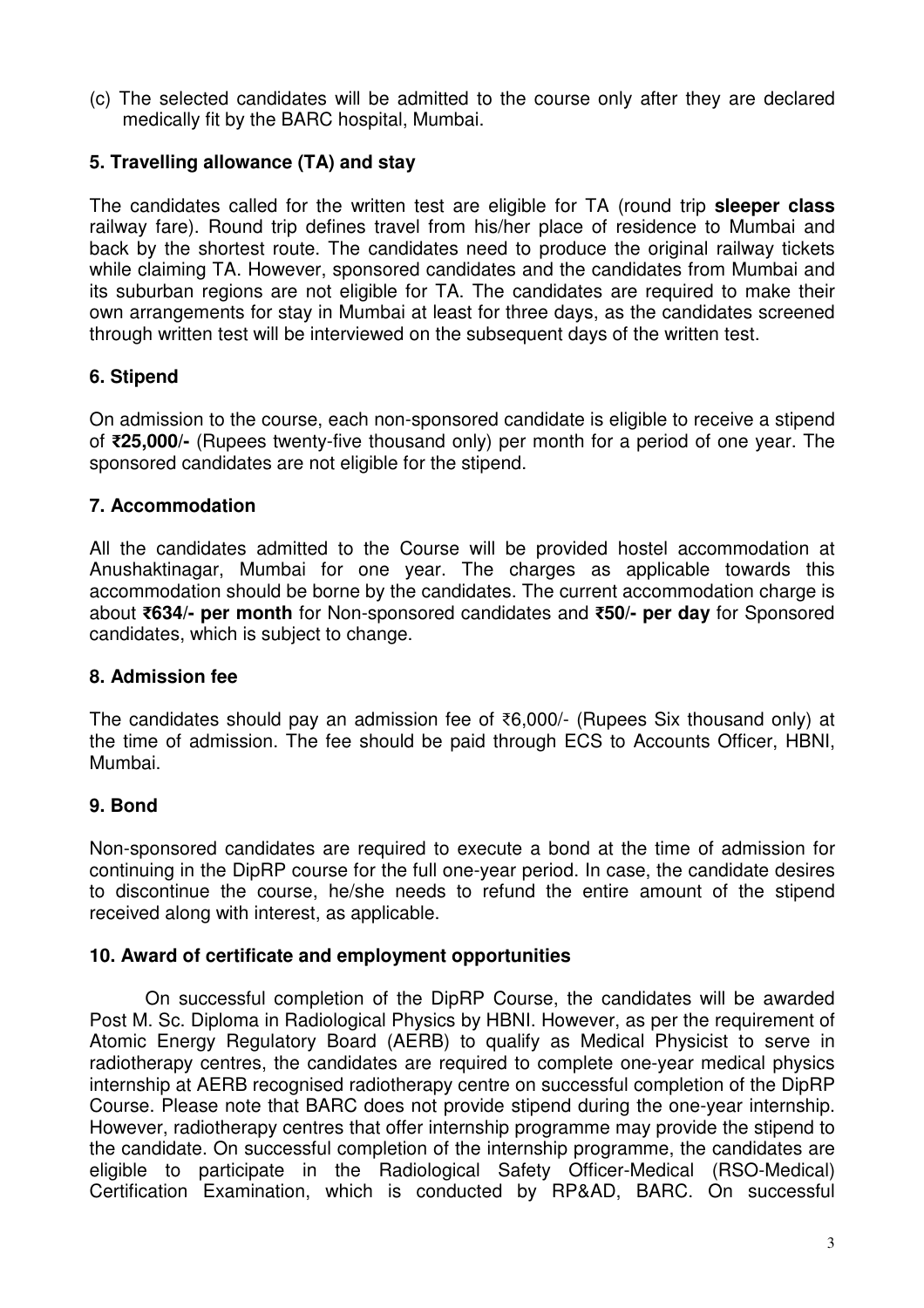completion of the RSO (Medical) certification examination, the candidates are eligible to be nominated as RSO (Medical) in medical institutions subject to the approval by the AERB. RSO (Industrial) certification examination is also conducted by RP&AD, BARC along with RSO (Medical) Certification Examination for the DipRP (BARC) candidates.

The requirement of Medical Physicists in India is increasing due to increase in the number of Radiotherapy Centres to cater to the growing need of cancer patients. Almost all the candidates find employment opportunities with good emoluments on successful completion of DipRP course and medical physics internship. The RSO (Medical)/ RSO(Industrial) certified candidates have extra advantage of working as radiological safety officers in the medical/ industrial institutions. There is a scope for the deserving candidates to get internship at Tata Memorial Hospital, Mumbai for a period of one year. TMH, Mumbai is one of the leading cancer centres in the Country with ultra-modern radiotherapy facilities. The internship at TMH provides value addition towards the employment opportunities in India and abroad. In addition, there is a scope for the first few rank holders of the DipRP course to be recruited in the Department of Atomic Energy (DAE)/ Atomic Energy Regulatory Board (AERB) establishments as Scientific Officer in the grade of SO/C. This recruitment is subject to the availability of vacancies in DAE/AERB establishments.

### **11. Application fee and Mode of Payment**

Interested candidates should submit their online applications with a non-refundable application processing fee of **₹500/- (Rupees Five hundred only)** through online payment only. **The SC/ST applicants, Dependents of Defense Personnel Killed in Action (DODPKIA), women candidates and physically challenged candidates are exempted from payment of application fee.**

### **Payment Procedure:**

- 1. The Application number generated after the submission of the online application is required to make the online payment of the application fee and hence submission of application is mandatory before the online payment of application fees. However, fee NOT paid will be treated as incomplete application and hence will be rejected.
- 2. For payment of fee, candidates should click on the **'Make Payment'** option under the **'My Account'** menu. The Application number generated while submission of application can be selected from the Drop-down box and on clicking the 'submit' button candidates can go to the next pages for making the online payment.
- 3. A detailed guideline for payment of application fee is available under the menu "Payment of fees"  $\rightarrow$  "How to Apply".
- 4. Fee once paid shall not be refunded under any circumstances and cannot be held in reserve for any other recruitment.
- 5. Application fee should be paid on or before the last date of receipt of online applications.

## **12. IMPORTANT NOTE:**

- > Applications will be accepted online only. Facility for online application will be available from **29/04/2022 to 20/05/2022.**
- > At the time of Online application, **Only Sponsored Candidates** should specifically indicate Sponsorship details such as Name of Institution sponsoring the candidate with address in the column titled "**Other Information**".
- > Photograph: Front face photograph (passport size) with light background should be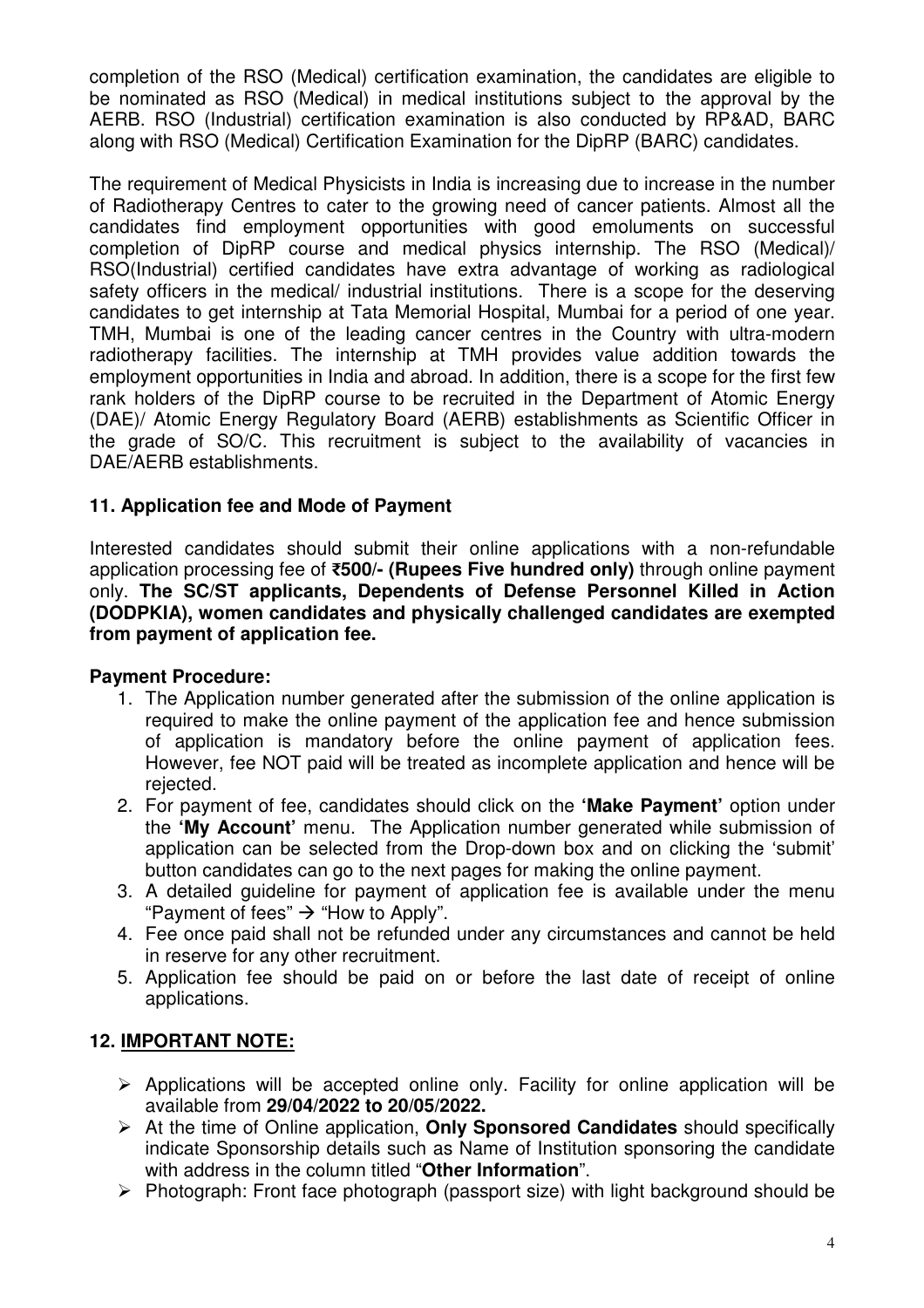uploaded with the application.

- $\triangleright$  In the case of sponsored candidates, the sponsoring institute must certify (**Annexure I**) that their candidate is a full time/permanent employee employed by the Institution and on a successful completion of the course and subsequent successful completion of one-year internship programme in a recognized radiotherapy centre, he/she would be designated as a Medical Physicist.
- > Person working in the Central / State Government / Public Sector Undertaking should submit their applications through proper channel. They may however, submit advance copy online. Applications, which are not in the prescribed form (Online), are liable to be rejected.
- > Applications, which do not adhere to the requirements as described in the advertisement, will be rejected. Mere fulfilling of requirements as laid down in the advertisement does not qualify a candidate for the written test or interview as only limited number of candidates (selection is based on the merit) will be called for the written test or interview.
- > No correspondence shall be entertained from the candidates who are not called for the written test/ interview.
- > All information related to the Screening/Interview/Selection will be made available on the website i.e. **http://www.barc.gov.in**. Candidates are advised to visit the website periodically for information and updates in this regard. Information displayed on the website will be deemed as intimation to the candidates.
- > Any legal disputes arising out of this notification are subject to Mumbai jurisdiction only and in case of any dispute; English version of detailed Advertisement placed on BARC website shall be referred.
- > Corrigendum/Addendum, if any, pertaining to this advertisement will be published only on BARC website.
- > For online submission of application visit the website **recruit.barc.gov.in**.

### **Canvassing in any manner will lead to disqualification.**

### **RECORD OF THE NON-SELECTED CANDIDATES SHALL NOT BE PRESERVED BEYOND SIX MONTHS FROM THE DATE OF PUBLICATION OF SELECT LIST.**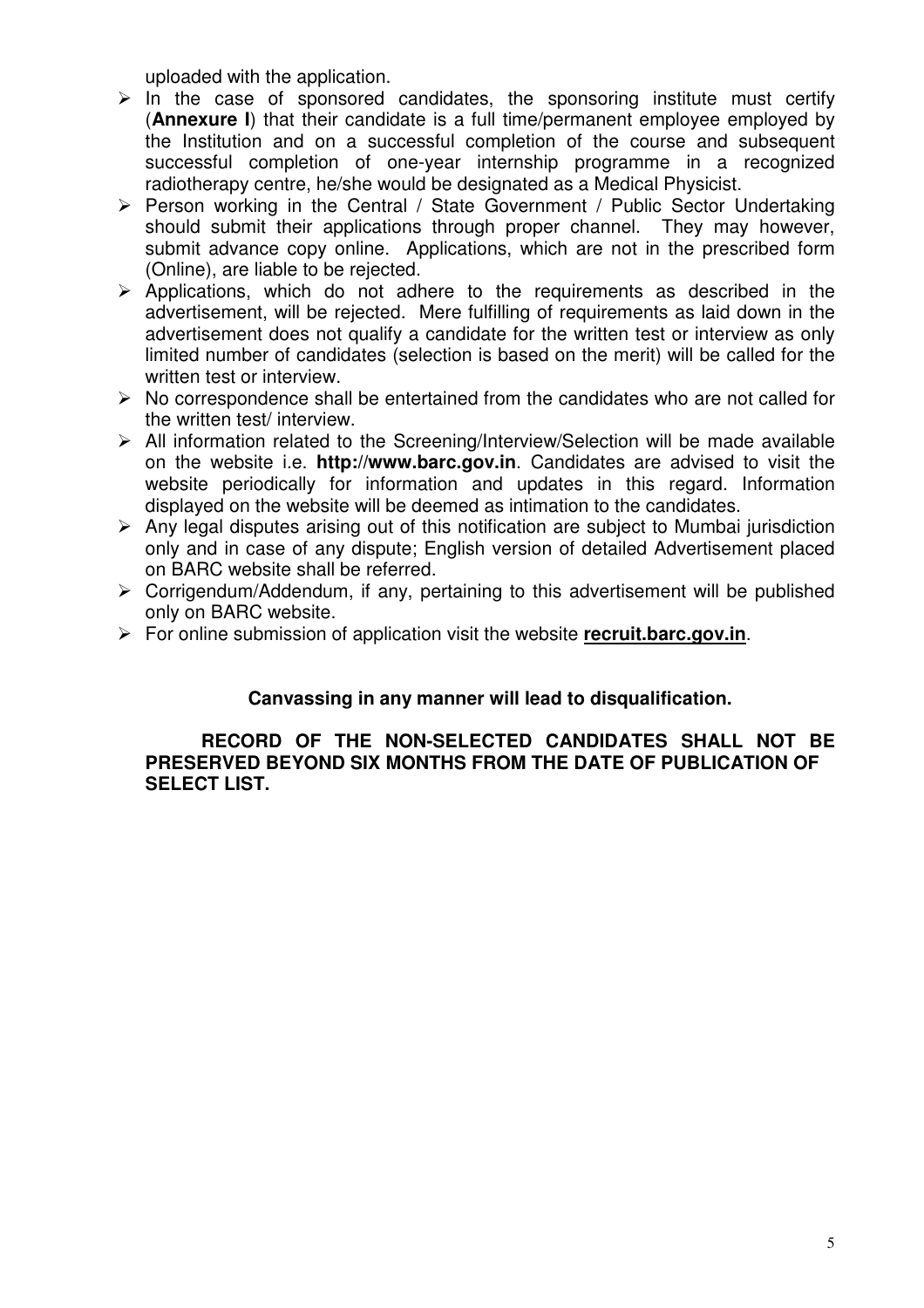### **Proforma for the Certificate of Sponsorship**

(To be issued on letterhead of the Institution)

 I, \_\_\_\_\_\_\_\_\_\_\_\_\_\_\_\_\_\_\_\_\_\_\_\_\_\_\_\_\_\_\_\_\_\_\_\_\_\_\_\_\_\_\_\_\_\_\_\_\_\_\_\_\_\_\_\_, Head/Director of this Institute, hereby sponsor Shri/Smt./Kum. to undergo the One Year Post-MSc. Diploma in Radiological Physics Course conducted by the Radiological Physics & Advisory Division, Bhabha Atomic Research Centre for the academic year 2022-23.

| I certify that Shri/Smt./Kum.                                                                   | has been                             |
|-------------------------------------------------------------------------------------------------|--------------------------------------|
| working as _____                                                                                | on permanent basis in this Institute |
| since TLD . He/She is under the Personnel Monitoring Service and his/her TLD                    |                                      |
| personal monitoring number is personal monitoring                                               | . I further declare that on          |
| successful completion of the course and subsequent successful completion of one-year internship |                                      |
| in a AERB recognized Radiotherapy Department/Centre, he/she will be designated as Medical       |                                      |
| Physicist in our Institute.                                                                     |                                      |

 I hereby undertake to bear all the expenses in connection with the training of the above candidate and also pay him/her a monthly stipend/salary of  $\bar{\tau}$  \_\_\_\_\_\_\_\_\_\_\_\_\_\_ (Rupees \_\_\_\_\_\_\_\_\_\_\_\_\_\_\_\_\_\_\_\_\_\_\_\_\_\_\_\_\_\_\_\_\_\_\_\_\_\_\_\_\_\_\_\_) during the training period.

 \_\_\_\_\_\_\_\_\_\_\_\_\_\_\_\_\_\_\_\_\_\_\_\_\_\_\_\_\_\_\_\_ (Signature) Place: Place: Place: Head/Director of the Institution with the Date: Date: Name, Designation, Address and Office Seal Phone (Office & Mobile): E-mail: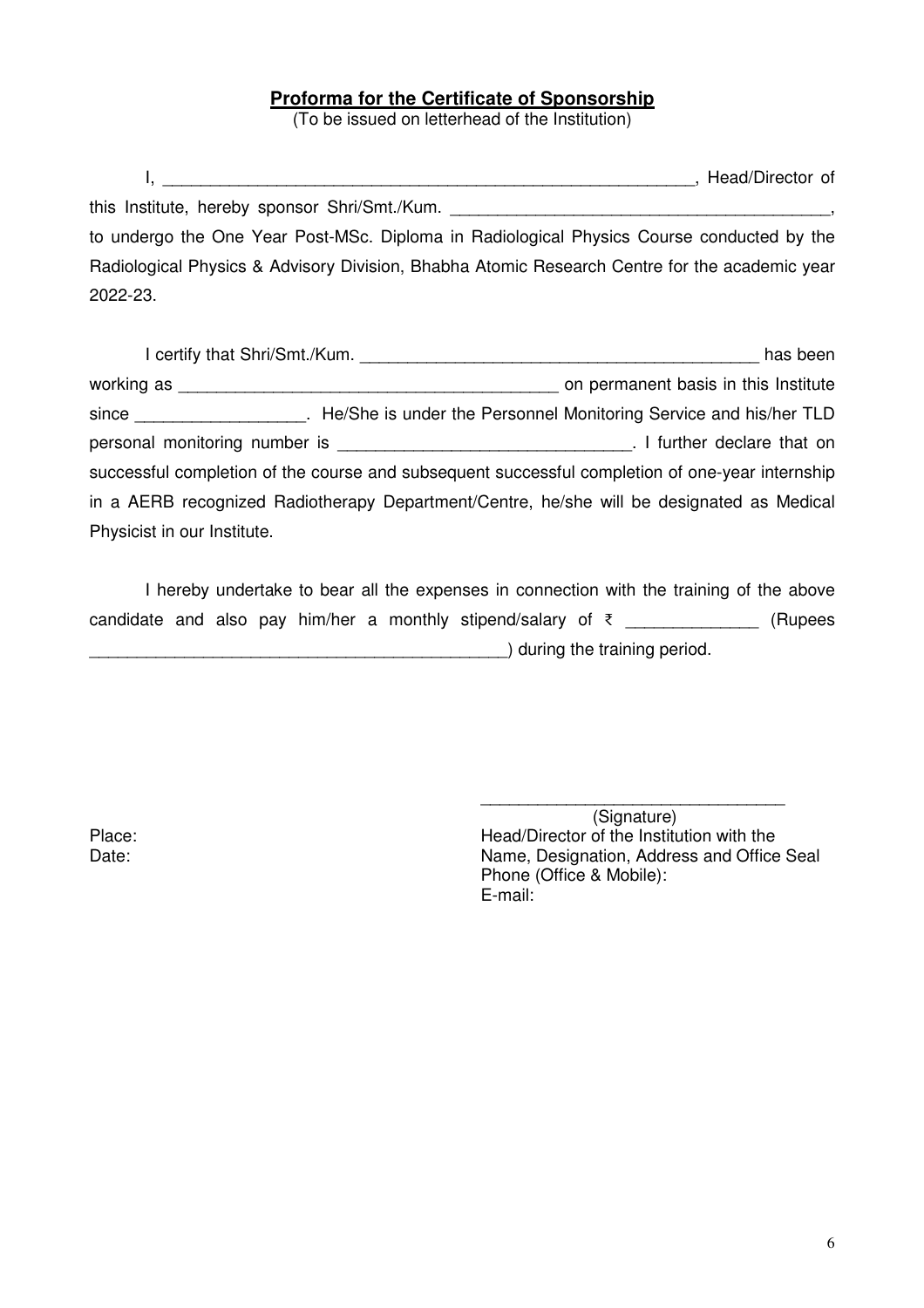

भारत सरकार<br>भाभा परमाणु अनुसंधान केंद्र<br>कार्मिक प्रभाग



विज्ञापन संख्या : 01/2022 (भर्ती-V)

आरत सरकार<br>सामा परमाणु अनुसंधान केंद्र<br>ब्राझ्फ्लैंक अंबाम तारीख 20 मई, 2022<br>ब्राकेरण भौतिकी में डिप्लोमा (DipRP) - एम.एससी के पश्चात एक वर्ष का पाठ्यक्रम<br>किरण भौतिकी में डिप्लोमा (DipRP) - एम.एससी के पश्चात एक वर्ष का पाठ् िवास करण भौतिकी सलाहकार<br>सलाह प्रतान को कार्य करण भौतिक प्रसादन केंद्र<br>बारी करण भौतिकी में डिप्लोमा (DipRP) - एम.एससी के पश्चात एक वर्ष का पाठ्यक्रम<br>विकिरण भौतिकी में डिप्लोमा (DipRP) - एम.एससी के पश्चात एक वर्ष का पाठ्य एमएससी के बाद का पाठ्यक्रम है और इसकी अवधि एकवर्ष है। अठ्ठावन (58)पाठ्यक्रम सफलतापूर्वक आयोजित किए जा चुके (शैक्षणिक वर्ष 2019-2020) हैं और 59 वां बैच (2021-2022)जारी है। मूलत: यह पाठ्यक्रम बॉम्बे/मुंबई विश्वविद्यालय से संबद्ध था तथा वर्ष 2007 से यह पाठ्यक्रम होमी भाभा राष्ट्रीय थान परमाणु अनुसंधान केंद्र (सर्ती-V)<br>बाबिव पर मान होने की अंतिम तारीख 20 मई, 2022<br>बिकिरण भौतिकी में डिप्लोमा (DipRP) - एम.एससी के पश्चात एक वर्ष का पाठ्यक्रम<br>विकिरण भौतिकी में डिप्लोमा (DipRP) - एम.एससी के पश्चात एक वर्ष किस्ण संख्या : 01/2022 (भर्ती-V)<br>अवेदन प्राप्त होने की अंतिम तारीख 20 <mark>मई, 2022</mark><br>विकिरण भौतिकी में डिप्लोमा (DipRP) - एम.एससी के पश्चात एक वर्ष का पाठ्यक्रम<br>वर्ष 1962 से विकिरण भौतिकी में एक वर्ष का डिप्लोमा पाठ्यक्रम(Dip विकिरण भौतिकी में डिप्लोमा (DipRP) - एम.एससी के पश्चात एक वर्ष का पाठ्यक्रम<br>विकिरण भौतिकी एवं सलाहकार प्रभास, (आरपीएंडएडी),भाभा परमाणु अनुसंधान केंद्र (भापअर्के),<br>वर्ष 1962 से विकिरण भौतिकी में एक वर्ष का डिप्लोमा पाठ्यकर

भौतिकी,रेडियोसक्रिय पदार्थों का परिवहन, विकिरण संरक्षा एवं नियामक आयाम, विकिरण जोखिम मूल्यांकन एवं नियंत्रण, विकिरण आपाती स्थितियाँ एवं उसका प्रबंधन शमिल है । इस पाठ्यक्रम में चिकित्सा भौतिकविदों और विकिरण संरक्षा अधिकारियों की प्रैक्टिस से संबंधित अभ्यास एवं क्षेत्र प्रशिक्षण अधाजित किए जो चुके (शक्षाणक वध 2019-2020) है और 59 वा वच (2021-2022)जोरा हो मूलत: यह<br>पाठ्यक्रम बॉम्बेर्मुवर्ड विश्वविद्यालय से संबद्ध था तथा वर्ग 2007 से यह पाठ्यक्रम होसी भाभा राष्ट्रीय समया राष्<br>संस्थान (एक मानित विश्वव गेल्थअन थोभ्यमुघ्य ग्वरथगेश्वालय ने नष्क्षं था लंभा थे थे 2007 ने पहि गोल्थअन्न होगा गागा (प्लुः मानिन विश्वविद्यालय), मुंबई के तत्वावधान में आयोजित किया जा रहा है। 60 वें DipRP<br>गंस्कान गंस मानेत विश्वविद्यालय), मुंबई के माध्यम अंग्रेजी है। 1. पाठ्यक्रम का विषय वस्तु<br> इस पाठ्यक्रम में विकिरण भौतिकी, अनुप्रयुक्त गणित, विकित्सा, उद्योग, कृषि एवं अनुसंधान के क्षेत्र में<br>आयनकारी विमिति एवं मानकीकरण, विकिरण जैविकी, चिकित्सा, उद्योग, कृषि एव इस पाठ्यक्रम म ावाकरण भातिका, अनुप्रयुक्त गाणत, ावाकरण संसूचन एव मापन के ासद्वात,<br>विकिरण डोजिमिति एवं मानकीकरण, विकिरण जैविकी, चिकित्सा, उद्योग, कृषि एवं अनुसंधान के क्षेत्र में<br>आयनकारी विकिरण तथा रेडियोआइसोटोपों के अनुप् अायनकारी विकिरण तथा रीडयोआइसोटोगो के अनुप्रयोग,रोडयोथरेपी एवं चिकित्सा विकत को बीजिकी,रेडियोसक्रिय पदार्थों का परिवहन, विकिरण संस्था एवं नियामक आयाम, विकिरण जोखिम<br>मूल्यांकन एवं नियंत्रण, विकिरण आपाती स्थितियाँ एवं उसका प्

<u>2. योग्यता मानदण्ड :</u><br>इस DipRP पाठ्यक्रम में प्रवेश हेत योग्यता पर्णकालिक पाठ्यक्रम के माध्यम से की गई एमएससी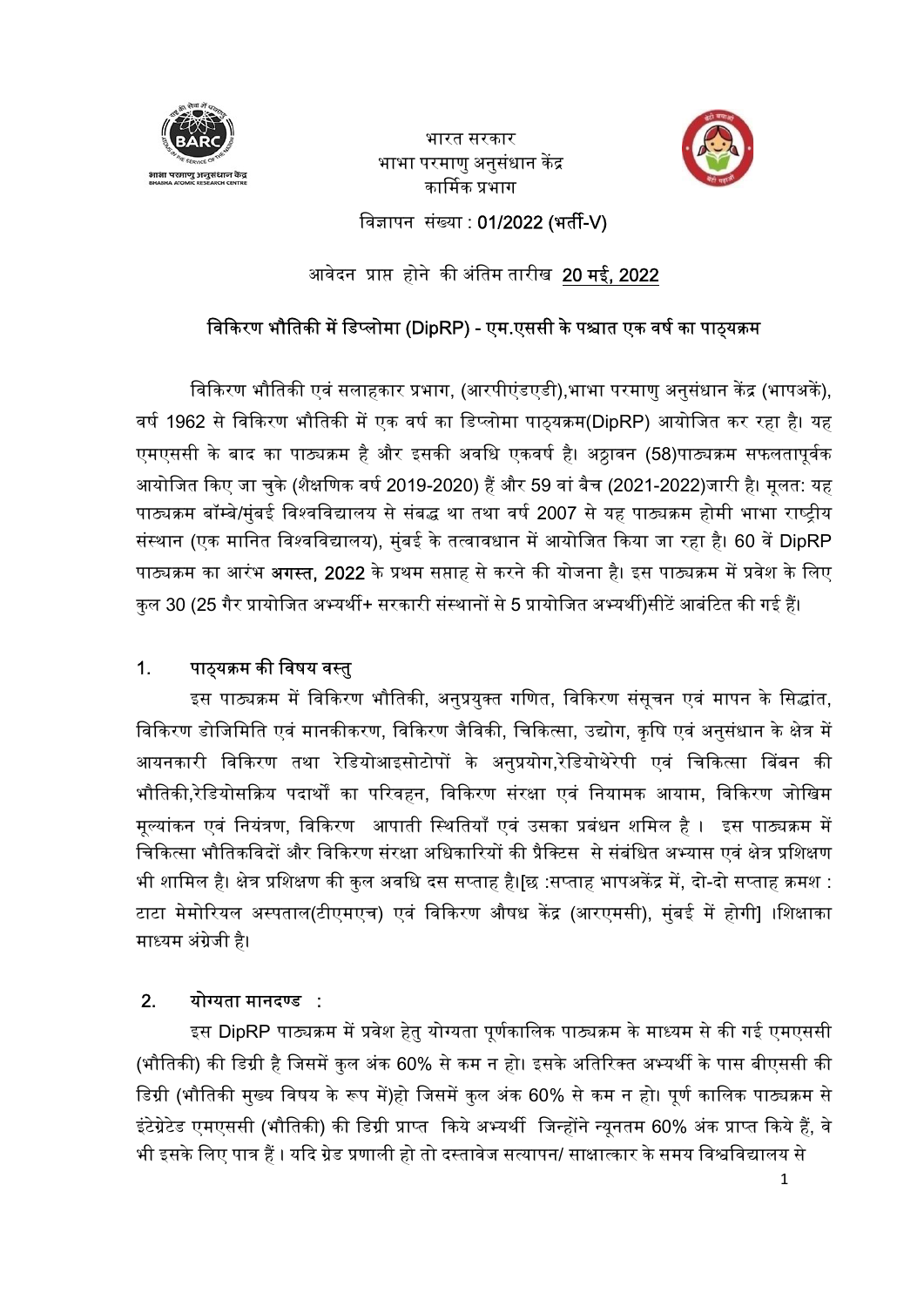प्राप्त ग्रेड को अंकों की प्रतिशतता में परिवर्तित करने वाली स्कीम प्रस्तुत की जाए । **प्रायोजित** <mark>अभ्यर्थियों</mark> के पास भारत में किसी सरकारी संस्थान के **विकिरण चिकित्सा विभाग में** कम से कम **एक वर्ष** <mark>कार्य करने का अनुभव</mark> होना चाहिए । कार्य के अनुभव की गणना वैयक्तिक मॉनीटरन सेवा में भर्ती होने की तारीख से की जायेगी। इस संबंध में प्रमाणपत्र/घोषणा साक्षात्कार के समय प्रस्तुत की जानी चाहिए। प्रायोजित अभ्यर्थीको भापअ केंद्र/अधिकृत प्रयोगशालाओं से वैयक्तिक मॉनीटरन सुविधा लेने का दस्तावेजी साक्ष्य साक्षात्कार के समय पर प्रस्तुत करना होगा।

जो अभ्यर्थी एम.एससी.(भौतिकी) डिग्रीके अंतिम परिणाम की प्रतीक्षा में है/परीक्षा देने जा रहे है,वे भी आवेदन कर सकते हैं। इस प्रकार के अभ्यर्थियों को एम.एससी की प्रथम वर्ष तक 60% कुल अंक होने चाहिए । यदि परीक्षा दे रहे अभ्यर्थियों का DipRP पाठ्यक्रम हेतु चयन होता है, तो उन्हें दिनांक 30 <mark>अक्तूबर, 2022</mark> तक अपनी एमएससी डिग्री एवं अंक तालिका जमा करनी होगी अन्यथा उनकी अभ्यर्थिता समाप्त कर दी जाएगी । यदि पाठ्यक्रम में प्रवेश हेतु परीक्षा में भाग लेने वाले अभ्यर्थीगण एम.एससी (भौतिकी) में कुल 60% अंक प्राप्त नहीं कर पाते हैं,तो उनकी अभ्यर्थिता समाप्त कर दी जाएगी।

### कुपया ध्यान दें :-

यदि एमएससी अभ्यर्थी के अंतिम वर्ष के परिणाम प्रतीक्षित हैं/अंतिम वर्ष की परीक्षा देने जा रहे हैं, तो उन्हें ड़ॉप डाउन बॉक्स में "Name of the Examination" से "Pursuing M.Sc." तथा अवधि "1" वर्ष का चयन करना होगा। जिन्होंने एमएससी पूर्ण कर ली है, वे ड्राप डाउन बॉक्स में ''Name of the Examination" से "M.Sc."तथा '2' वर्ष की अवधिका चयन करें। इसी प्रकार अभ्यर्थी को लागू अवधि सिहत Integrated M.Sc./Pursuing Integrated M.Sc. का चयन करना होगा।

### 3. आयु सीमा:

आयु सीमा यथा दिनांक 01अगस्त, 2022 निम्नानुसार होगी :

- (ए) सामान्य वर्ग- 26 वर्ष
- (बी) अन्य पिछड़ा वर्ग-29 वर्ष
- (सी) अनुसूचित जाति/अनुसूचित जनजाति -31 वर्ष
- (डी) 1984 केदंगोंमेंमारेगएव्यक्तियोंके आश्रित(Dep 1984) 31 वर्ष
- (ई) दिनांक 01.01.1980 से 31.12.1989 तक कश्मीर संभाग में अधिवासी रहे व्यक्ति (Dom Kashmir)– 31 वर्ष
- (एफ) शारीरिक रूप से अशक्तअभ्यर्थी -आयुसीमा में 10 वर्ष की छूट । (शारीरिक रूप से अशक्त अभ्यर्थी जिनका निचला हिस्सा अशक्त है किन्तु वे खड़े हो सकते हैं और चल सकते हैं तथा शारीरिक रूप से पाठयक्रम की अपेक्षाओं को पूरा करने में सक्षम हैं, केवल उन्हीं पर विचार किया जाएगा।)
- (जी) सभी श्रेणियोंके प्रायोजित अभ्यर्थियों के लिए आयु सीमा यथा दिनांक 01अगस्त, 2022– 40 वर्ष है।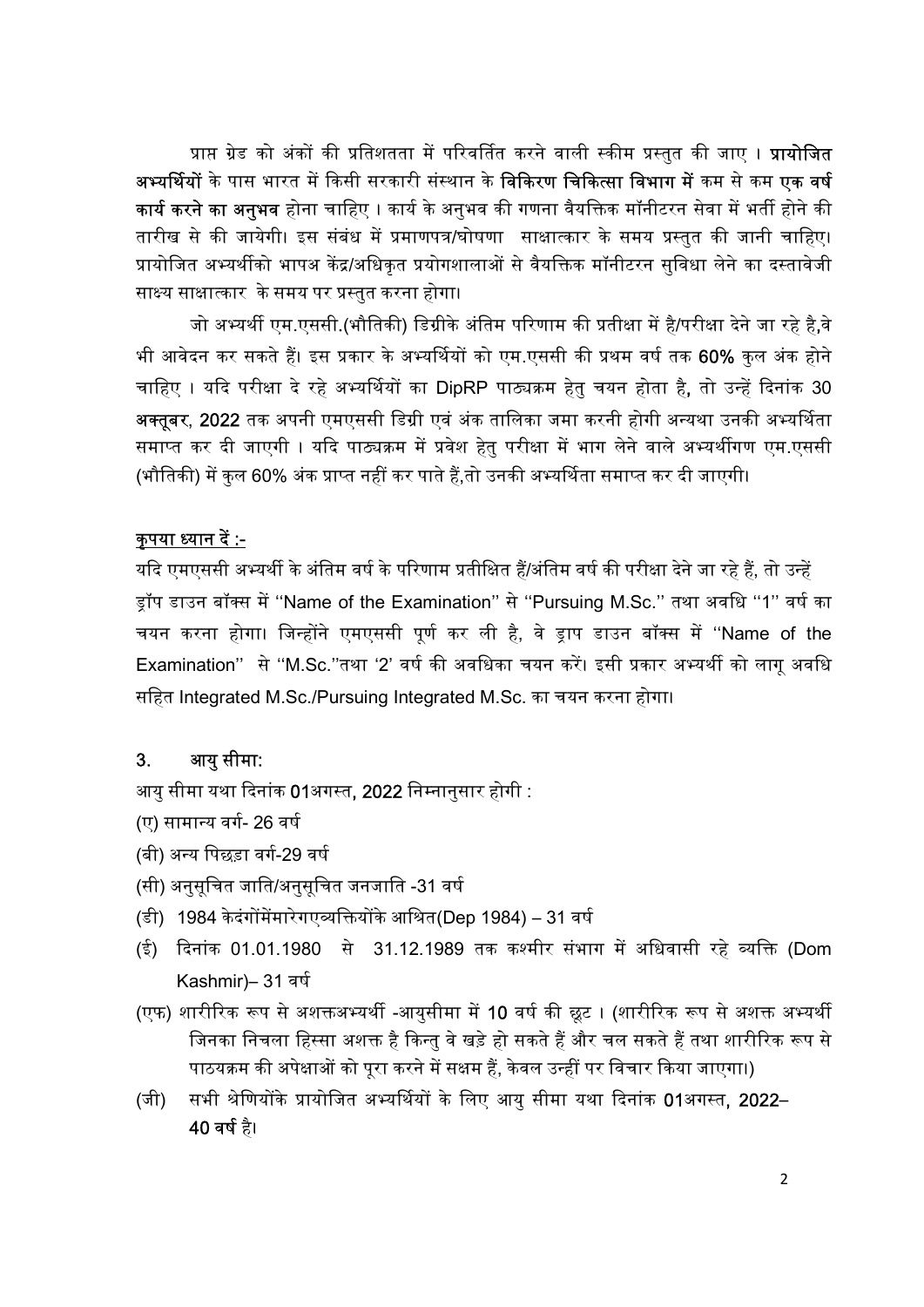# 4. चयन पद्धति

गैर प्रायोजित अभ्यर्थियों का चयन लिखित परीक्षा एवं साक्षात्कार पर आधारित होगा।कृपया ध्यान दें कि लिखित परीक्षा अभ्यर्थियों को छाटंनेमात्र के लिए है और अंतिम चयन पर्णत :साक्षात्कार में उनके प्रदर्शन के आधार पर होगा। लिखित परीक्षा एवं साक्षात्कार की अनंतिम तिथि निम्नवत है :

(ए) छंटाई हेतु लिखित परीक्षा : लिखित परीक्षा दिनांक 26.06.2022 (रविवार)को अणुशक्तिनगर, मुंबई –

400094 में प्रात: 11.00 बजे आयोजित की जाएगी । प्रवेश पत्र दिनांक 12.06.2022 को या उससे पर्व निर्मित होगा।<mark>अभ्यर्थियों</mark> को अपने लॉगिन विवरण से प्रवेश पत्रका प्रिंट लेना होगा । **प्रवेश पत्र के बिना** अभ्यर्थियों को लिखित परीक्षा में भाग लेने हेतु **अनुमति नहीं दी जाएगी** । लिखित परीक्षा **के परिणाम** उसी दिन और उसी स्थान पर 17.00 बजेतक घोषित किए जाएंगे । लिखित परीक्षा (1.5 घंटे की अवधि) बहविकल्पी प्रश्नों पर आधारित होगी एवं गलत उत्तर के लिए **ऋणात्मक अंकन** किया जाएगा।

## (बी) चयन साᭃा᭜कार :

- I. लिखित परीक्षा के माध्यम से **लघुसूचीबद्ध अभ्यर्थियों** का चयन **साक्षात्कार के माध्यम से किया** जाएगा जो दिनांक 27.06.2022 (सोमवार) से 29.06.2022 (बुधवार) के दौरान अणुशक्तिनगर, मुंबई –400094 में प्रात: 10.00 बजे से प्रारंभ होगा।
- II.  **प्रायोजित अभ्यर्थियों** का चयन केवल साक्षात्कार के आधार पर होगा। अत: प्रायोजित अभ्यर्थियों को सीधे साक्षात्कार के लिए बुलाया जाएगा।
- (सी) सफल अभ्यर्थियों को अणुशक्तिनगर, मुंबई स्थित भापअ केंद्र अस्पताल द्वारा स्वस्थ घोषित किए जाने पर ही पाठ्यक्रम में प्रवेश दिया जाएगा।

## 5. यात्रा-भत्ता (टीए) एवं ठहरना :

लिखित परीक्षा हेतु बुलाए गए अभ्यर्थी यात्रा भत्ता (शयनयान श्रेणी का आने-जानेका रेल किराया)पाने के पात्र हैं। आने-जाने (round trip) का अभिप्राय उनके आवास से मुंबई तक आने-जाने का निकटतममार्ग है। यात्रा भत्ते का दावा करते समय अभ्यर्थियों को रेलवे टिकट की मूल प्रति प्रस्तुत करनी होगी। तथापि, प्रायोजित अभ्यर्थियों और मुंबई एवं इसके उप नगरीय क्षेत्रों से आने वाले अभ्यर्थियों को यात्रा भत्ता नहीं दिया जाएगा। अभ्यर्थियों को मंबई में कम से कम तीन दिन रहने का प्रबंध स्वयं ही करना होगा क्योंकि लिखित परीक्षा के माध्यम से छांटे गए अभ्यर्थियों का साक्षात्कार लिखित परीक्षा के अगले दो-तीन दिनों में लिया जाएगा।

## 6. वृत्तिका:

पाठ्यक्रम में प्रवेश मिलने पर प्रत्येक गैर प्रायोजित अभ्यर्थी को एक वर्ष की अवधि हेतु रु.25,000/-(रुपये पच्चीस हजार मात्र)प्रति माह की वृत्तिका दी जाएगी । प्रायोजित अभ्यर्थियों को वृत्तिका नहीं दी जाएगी।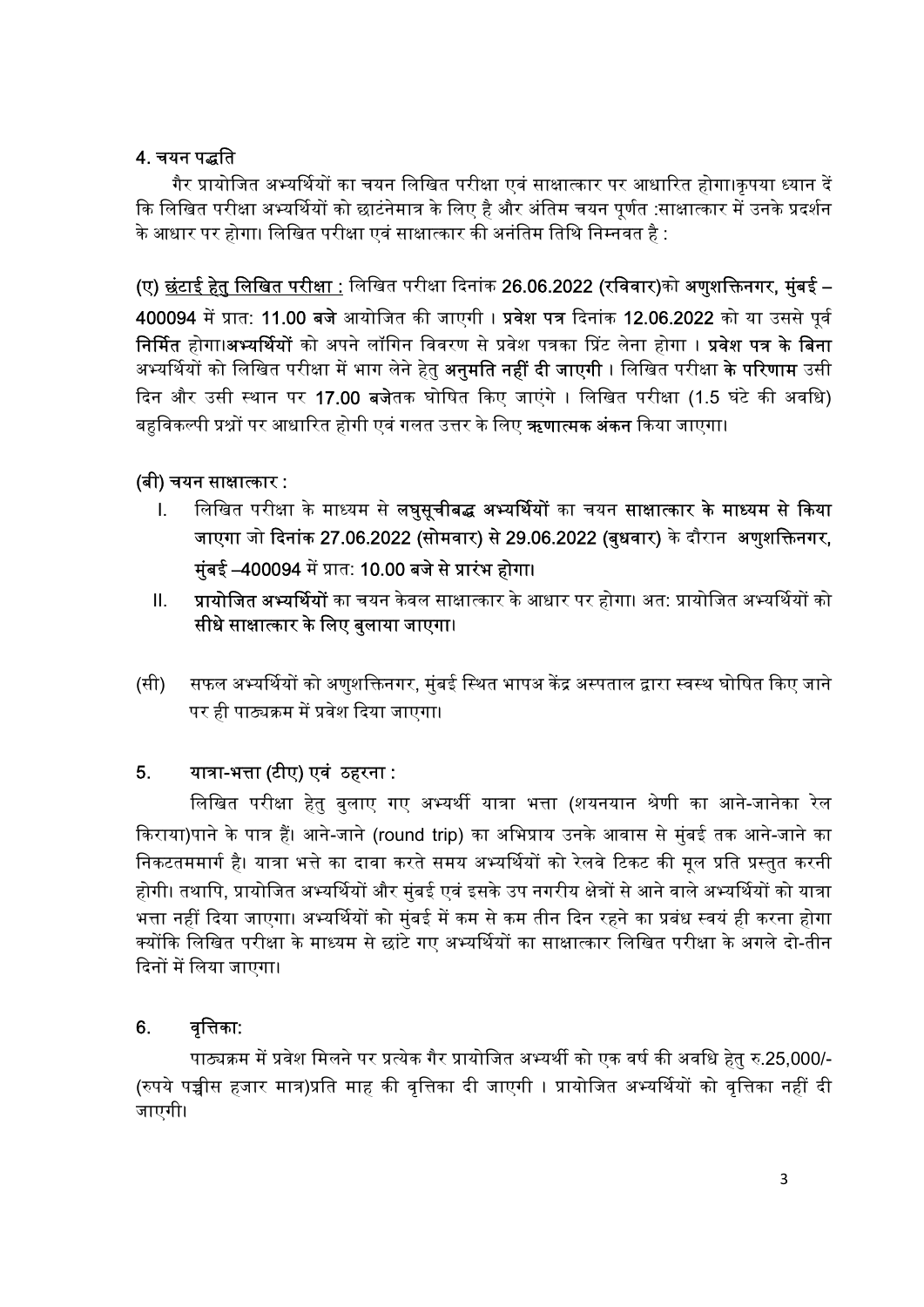### 7. आवास:

पाठ्यक्रम में प्रवेश लेने वाले सभी अभ्यर्थियों को एक वर्ष की अवधि के लिए अणुशक्तिनगर, मुंबई में छात्रावास उपलब्ध कराया जाएगा। इस आवास हेत् यथा लागू प्रभार अभ्यर्थियों को स्वयं वहन करना होगा। गैर प्रायोजित अभ्यर्थियों के लिए वर्तमान आवास प्रभार रु. 634/- प्रतिमाह तथा प्रायोजित अभ्यर्थियों के लिए रु.50/- प्रतिदिन है जिसमें परिवर्तन किया जा सकता है।

### 8. प्रवेश शुल्क:

अभ्यर्थियों को प्रवेश के समय प्रवेश शुल्क के रूप में रु. 6000/- (रुपये छह हजार मात्र) का भुगतान करना होगा। शुल्क का भुगतान लेखा अधिकारी, एचबीएनआई को ईसीएस के माध्यम से करना होगा।

### $9.$  बंधपत्र:

गैर प्रायोजित अभ्यर्थियों को एक वर्ष की पर्ण अवधि के लिए DipRP पाठ्यक्रम हेत प्रवेश के समय एक बंधपत्र देना होगा। यदि अभ्यर्थी निर्धारित अवधि पर्ण होने से पहले प्रशिक्षण छोड़ने पर उन्हें वृत्तिका के रूप में प्राप्त संपर्ण धनराशि यथा लाग ब्याज सहित वापस करनी होगी।

## 10. प्रमाणपत्र प्रदान किया जाना एवं रोजगार के अवसर:

DipRP पाठ्यक्रम के सफलतापूर्वक पूर्ण होने पर,अभ्यर्थियों को एचबीएनआई द्वारा विकिरण भौतिकी में एम.एस.सी पश्च डिप्लोमा प्रदान किया जाएगा । तथापि, परमाणु ऊर्जा नियामक परिषद (एईआरबी)की आवश्यकताओं के अनुसार,विकिरण चिकित्सा केंद्र में चिकित्सा-भौतिकविद् के रूप में कार्य करने के लिए योग्यता प्राप्त करने हेत् अभ्यर्थियों को,DipRPपाठ्यक्रम को सफलतापूर्वक पूरा करने के बाद, एईआरबी द्वारा मान्यता प्राप्त किसी विकिरण चिकित्सा केंद्र में एक वर्ष की चिकित्सा भौतिकी इंटर्नशिप को पुरा करने की आवश्यकता है । कृपया ध्यान दें कि भाभा परमाणु अनुसंधान केंद्र द्वारा एक वर्ष की इंटर्नशिप के दौरान कोई वृत्तिका नहीं दी जाती है । तथापि,जिन विकिरण चिकित्सा केंद्रों द्वारा इंटर्नशिप कार्यक्रम आयोजित किया जाता है उस केंद्र द्वारा अभ्यर्थी को वृत्तिका प्रदान की जा सकती है। इंटर्नशिप कार्यक्रम सफलतापर्वक पूर्ण हो जाने के बाद अभ्यर्थीDipRP,भापअ केंद्र द्वारा आयोजित विकिरण संरक्षा अधिकारी-चिकित्सा (आरएसओ-चिकित्सा) प्रमाणन परीक्षा देने हेत् पात्र होंगे। इस आरएसओ (चिकित्सा) प्रमाणन परीक्षा के सफलतापूर्वक पूरा हो जाने के बाद, अभ्यर्थीगण चिकित्सा संस्थानों में आरएसओ (चिकित्सा) के रूप में नामित होने के पात्र हो जाएंगे बशर्ते कि एईआरबी का अनुमोदन प्राप्त हो । DipRP(भापअकें) के अभ्यर्थियों हेत आरएसओ (चिकित्सा) प्रमाणन परीक्षा के साथ-साथ आरएसओ (उद्योग)प्रमाणन परीक्षा भी आरपीएंडएडी, भापअ केंद्र द्वारा आयोजित की जाती है ।

.<br>कैंसर रोगियों की बढ़ती हुई आवश्यकता को पूरा करने के लिए विकिरण चिकित्सा केंद्रों की संख्या में बढ़ोतरी होने के कारण भारत में.चिकित्सा भौतिकविदों की आवश्यकता बढ़ती जा रही है। लगभग सभी अभ्यर्थियों को अपने DipRP पाठ्यक्रम एवं चिकित्सा भौतिकी इंटर्नशिप को सफलतापुर्वक पूर्ण करने के बाद अच्छे वेतन सहित रोज़गार के अवसर प्राप्त होते हैं। आरएसओ (चिकित्सा)/आरएसओ (औद्योगिक) प्रमाणित अभ्यर्थियों को चिकित्सा/ औद्योगिक संस्थानों में विकिरण संरक्षा अधिकारियों के रूप में कार्य करने का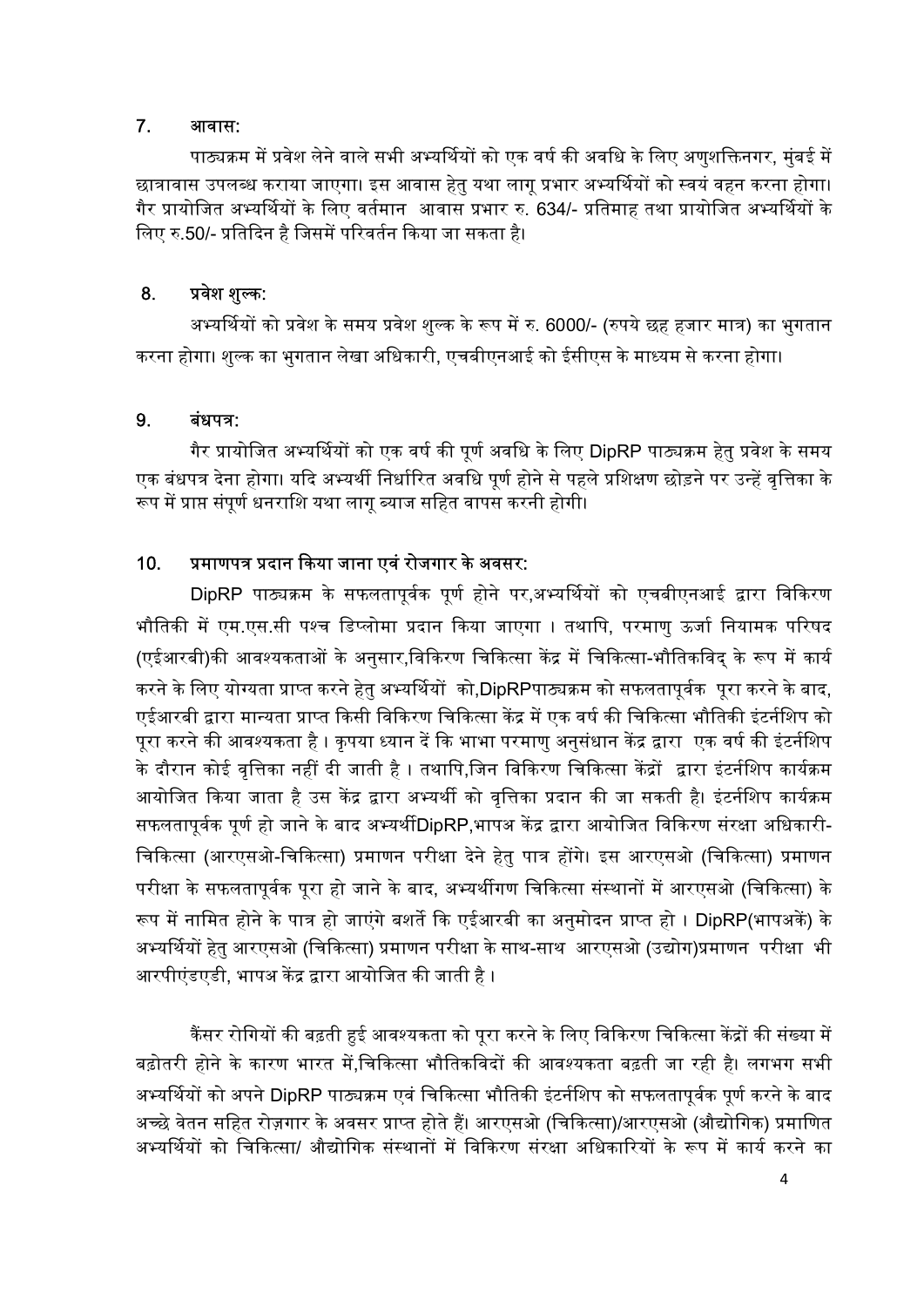अतिरिक्त लाभ मिलता है । योग्य अभ्यर्थियों को टाटा मेमोरियल अस्पताल, मुंबई में एक वर्ष की अवधि हेत् इंटर्नशिप के अवसर प्राप्त हो सकते हैं। टीएमएच, मुंबई अत्याधुनिक रेडियोथेरेपी सुविधाओं सहित भारत मेंअग्रणी विकिरण चिकित्सा केंद्रों में से एक है ।टीएमएच में इंटर्नशिप से भारत एवं विदेश में उनके रोजगार के अवसरों में और अधिक वद्धि होती है । इसके अतिरिक्त.DipRP पाठ्यक्रम में शीर्ष के कछ स्थान प्राप्त करने वाले अभ्यर्थियों को परमाणु ऊर्जा विभाग(पऊवि)/परमाणु ऊर्जा नियामक परिषद (एईआरबी) में वैज्ञानिक अधिकारी/सी के ग्रेड में वैज्ञानिक अधिकारी के रूप में भर्ती होने के अवसर प्राप्त हो सकते हैं। यह भर्ती पऊवि/एईआरबी स्थापनाओं में उपलब्ध रिक्तियों के अधीनहै।

## 11. आवेदन शुल्क एवं भुगतान का माध्यम :

इच्छुक अभ्यर्थी केवल ऑनलाइन भुगतान के माध्यम से **रु. 500/- (रुपये पांचसौ मात्र)**के अप्रतिदेय आवेदन संसाधन शुल्क के साथ अपने ऑनलाइन आवेदन को जमा करें । **अनुसुचित जाति/अनुसुचित जनजाति** के आवेदक, युद्ध में मारे गए रक्षाकार्मिकों के आश्रितों(DODPKIA), महिला अभ्यर्थियों एवं शारीरिक रूप से अशक्त अभ्यर्थियोंको आवेदन शुल्क के भुगतान से छूट प्राप्तहै।

## भुगतानकी पद्धति:

- 1. आवेदन शुल्क के ऑनलाइन भुगतान हेतु ऑनलाइन आवेदन प्रस्तुत करने के बाद निर्मित नंबर की आवश्यकता होगी । अत: आवेदन शुल्क के ऑनलाइन भुगतान से पहले आवेदन प्रस्तुत करना अनिवार्य है ।तथापि, शुल्क का भगतान 'नहीं' करने पर आवेदन को अपूर्ण माना जाएगा तथा आवेदन रह कर दिया जाएगा ।
- 2. अभ्यर्थी को ,शुल्क के भुगतान हेतु 'My Account' मेन्यू के अंतर्गत 'Make Payment' पर क्लिक करना होगा । आवेदन प्रस्तुतीकरण के समय निर्मित नंबर को Drop-down box से चुना जा सकता है और 'submit' बटन पर क्लिक करने के बाद अभ्यर्थी ऑनलाइन भगतान हेत अगले पुष्ठ पर जा सकते हैं ।
- 3. आवेदन शुल्क के भुगतान हेतु विस्तार से दिशा-निर्देश "Payment of fees $\rightarrow$  How to Apply" मेन्यु के अंतर्गत दिया गया है ।
- 4. एक बार भगतान किए गए शुल्क को किसी भी परिस्थिति में वापस नहीं किया जा सकता है और किसी अन्य भर्ती हेतु इसे आरक्षित नहीं रखा जा सकता है ।
- 5. ऑनलाइन आवेदनों की प्राप्ति की अंतिम तारीख पर अथवा उससे पर्व आवेदन शुल्क का भुगतान कर दिया जाना चाहिए ।

## <u>12. महत्वपूर्ण टिप्पणी</u>:

- $>$  आवेदन केवल ऑनलाइन ही स्वीकार्य हैं। ऑनलाइन आवेदन की सुविधा दिनांक 29.04.2022 से 20.05.2022 तक उपल᭣ध रहेगी ।
- $\triangleright$  ऑनलाइनआवेदन करते समय, **प्रायोजित अभ्यर्थी मात्र ''अन्य जानकारी''** के कॉलम में प्रायोजकता संबंधी विवरण यथा अभ्यर्थी को प्रायोजित करने वाले संस्थान का नाम और पता का विवरण दें।
- $\triangleright$  फोटोग्राफ :हल्के बैक-ग्राउंड मेंसामने से खींचें गए पासपोर्ट आकार काफोटोग्राफ आवेदन के साथ अपलोड करना होगा ।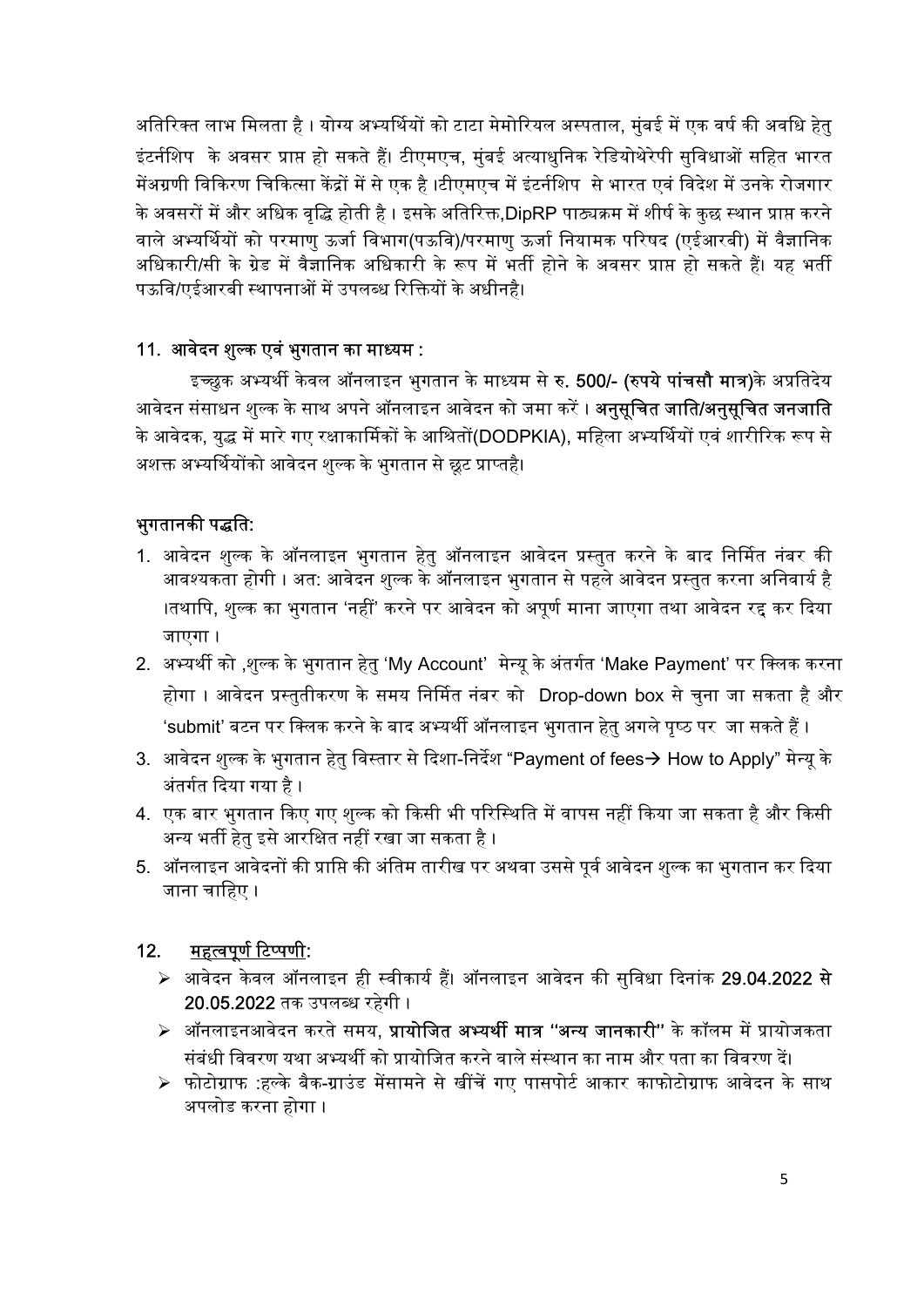- ➢ प्रायोजित अभ्यर्थियोंके मामले में, प्रायोजित करने वाली संस्था द्वारा यह प्रमाणित किया जाए (**अनुलग्नक-I**)किउनके अभ्यर्थी उनके संस्थान द्वारा पूर्णकालिक/स्थायी कर्मचारी के रूप में नियोजित हैं तथा एक वर्षीय पाठ्यक्रमसफलतापुर्वक पूरा करने के बाद और इसके साथ-साथ किसी मान्यताप्राप्त विकिरण चिकित्सा केंद्र में एक वर्ष का इंटर्नशिप कार्यक्रम परा करने पर उन्हेंचिकित्सा भौतिकविद के रूप में पदनामित किया जायेगा।
- $\triangleright$  केंद्र/राज्यसरकार/ सार्वजनिक क्षेत्र के उपक्रमों में कार्यरत व्यक्ति को अपना आवेदन पत्र उचित माध्यम के द्वारा ही भेजना होगा।तथापि.वे आवेदन की अग्रिम प्रति ऑनलाइन प्रस्तत कर सकते हैं ।जो आवेदन निर्धारित फार्म में (ऑनलाइन) प्रस्तुत नहीं किये गये हैं, उन्हें अस्वीकार किया जा सकता है।
- ≻ जो आवेदन पत्र विज्ञापन में उल्लिखित आवश्यकताओं के अनुरूप नहीं हैं, उन्हेंअस्वीकृत कर दियाजाएगा । केवल विज्ञापन में दी गई अपेक्षाएं पर्ण करने से ही अभ्यर्थी लिखित परीक्षा अथवा साक्षात्कार के लिए योग्य नहीं होगा क्योंकि सीमित संख्या (अंको के आधार पर चयन किया जाएगा) में ही अभ्यर्थियों को लिखित परीक्षा अथवा साक्षात्कार के लिए बुलाया जाएगा।
- $\triangleright$  जिन अभ्यर्थियों को लिखित परीक्षा/साक्षात्कार हेतु नहीं बुलाया गया है उनसे कोई पत्राचार नहीं किया जायेगा ।
- $>$  छंटाई/साक्षात्कार/चयन से संबंधित समस्त जानकारी वेबसाइट http://www.barc.gov.inपर उपलब्ध करवाई जायेगी। अभ्यर्थियों को यह सलाह दी जाती है कि इस संबंध में सचना एवं अद्यतन जानकारी हेतु आवधिक रूप से वेबसाइट देखें । यह माना जाएगा कि वेबसाइट पर प्रदर्शित जानकारी अभ्यर्थियों के लिए सूचना है।
- $\triangleright$  इस अधिसूचना से उत्पन्न किसी प्रकार के कानूनी विवाद मुंबई न्यायालय के क्षेत्राधिकार के अधीन होंगे तथा किसी प्रकार के विवाद की स्थिति में भापअ केंद्र की वेबसाइट पर प्रदर्शित विस्तृत विज्ञापन के अंग्रेजी रूपांतर का संदर्भ लिया जाना चाहिए ।
- $\blacktriangleright$  इस विज्ञापन से संबंधित शुद्धिपत्र/अनुशेष, यदि कोई हो, तो उसे केवल भापअ कें की वेबसाइट पर प्रकाशित किया जायेगा ।
- $>$  ऑनलाइन आवेदन के प्रस्तुतीकरण हेतु वेबसाइट recruit.barc.gov.in देखें ।

# किसी भी प्रकार की सिफारिश को अयोग्यता माना जायेगा।

## जिन अभ्यर्थियों का चयन नहीं हुआ है, उनके अभिलेख चयन सूची के प्रकाशन की तिथि से छह माह से अधिक संभालकर नहीं रखे जाएंगे।